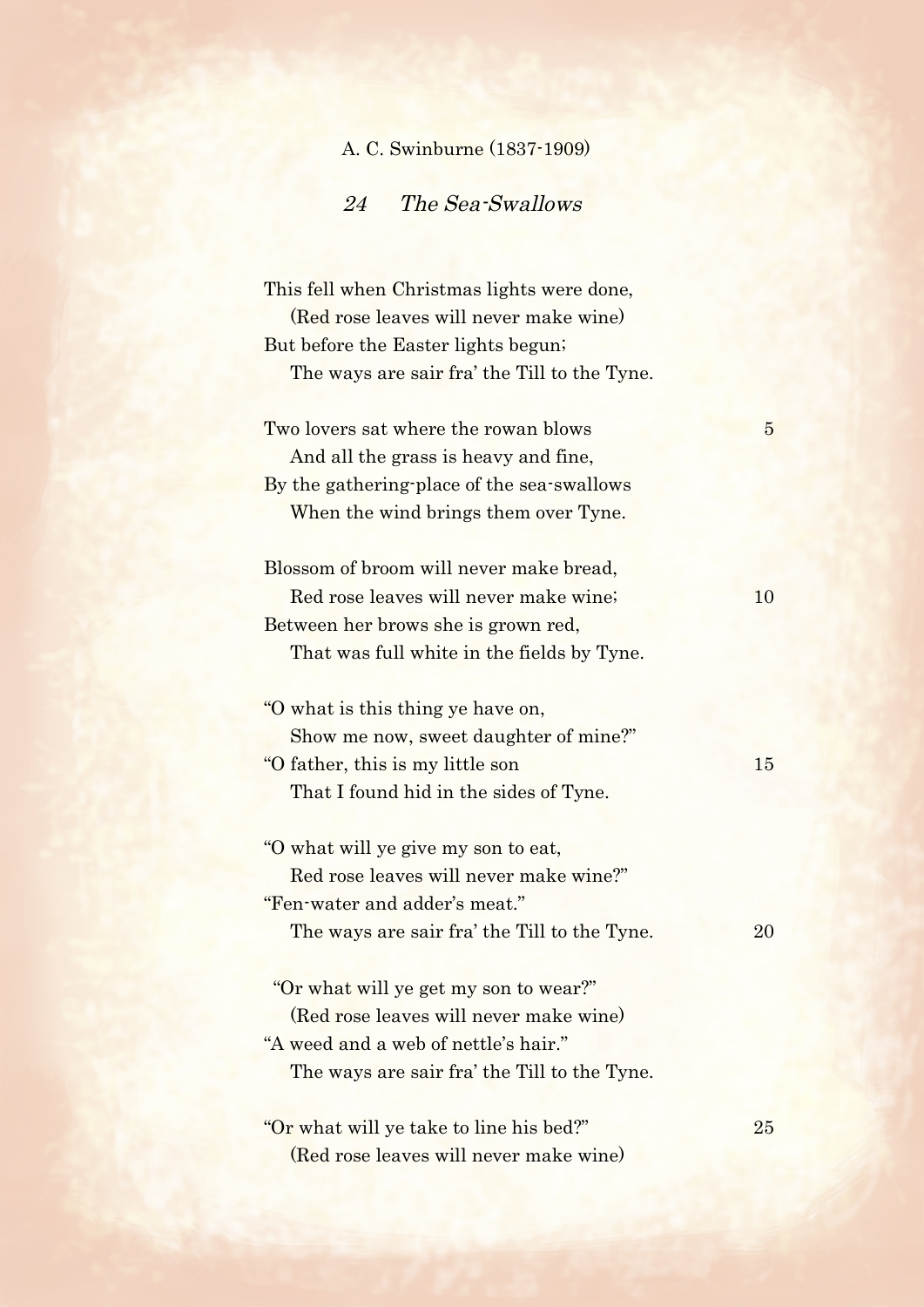| "Two black stones at the kirkwall's head."<br>The ways are sair fra' the Till to the Tyne.                                                                              |    |
|-------------------------------------------------------------------------------------------------------------------------------------------------------------------------|----|
| "Or what will ye give my son for land?"<br>(Red rose leaves will never make wine)<br>"Three girl's paces of red sand."                                                  | 30 |
| The ways are sair fra' the Till to the Tyne.<br>"Or what will ye give me for my son?"                                                                                   |    |
| (Red rose leaves will never make wine)                                                                                                                                  |    |
| "Six times to kiss his young mouth on."                                                                                                                                 | 35 |
| The ways are sair fra' the Till to the Tyne.                                                                                                                            |    |
| "But what have ye done with the bearing-bread,<br>And what have ye made of the washing-wine?                                                                            |    |
| Or where have ye made your bearing bed,<br>To bear a son in the sides of Tyne?"                                                                                         | 40 |
| "The bearing-bread is soft and new,<br>There is no soil in the straining wine.<br>The bed was made between green and blue,<br>It stands full soft by the sides of Tyne. |    |
| "The fair grass was my bearing-bread,<br>The well-water my washing wine;<br>The low leaves were my bearing-bed,<br>And that was best in the sides of Tyne."             | 45 |
| "O daughter, if ye have done this thing,<br>I wot the greater grief is mine.<br>This was a bitter child-bearing,<br>When ye were got by the sides of Tyne.              | 50 |
| "About the time of sea-swallows                                                                                                                                         |    |
| That fly full thick by six and nine,                                                                                                                                    |    |
| Ye'll have my body out of the house,                                                                                                                                    | 55 |
| To bury me by the sides of Tyne.                                                                                                                                        |    |